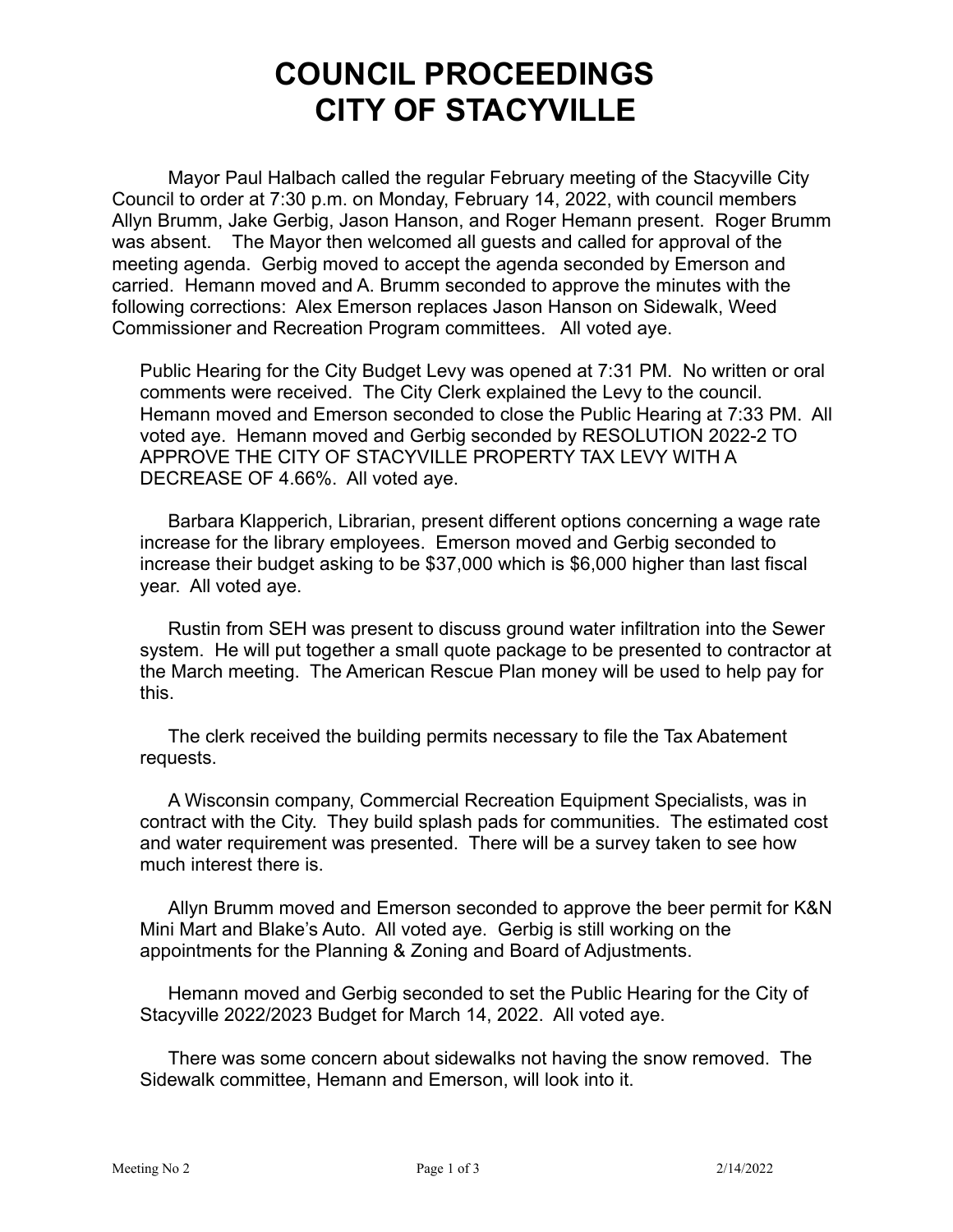Allyn Brumm moved and Emerson seconded to trade in the water plant generator for a 33 KW generator. All voted aye.

## *The clerk recorded the following RECEIPTS for January*

| <b>General Fund</b>    | 4,592.92   | <b>General Fund</b>     | 37,092.72 |
|------------------------|------------|-------------------------|-----------|
| <b>Water Fund</b>      | 15,607.00  | <b>Water Fund</b>       | 5,372.47  |
| Sewer Fund             | 10,665.00  | Sewer Fund              | 2,481.41  |
| Road Use Tax Fund      | 5,191.22   | Road Use Fund           | 3,948.19  |
| Library                | 1,600.90   | <b>Library Fund</b>     | 5,165.24  |
| Gen Fund LOST          | 2,244.25   | Fire Fund               | 2,103.53  |
| <b>Library LOST</b>    | 2,244.25   | <b>Sinking Fund</b>     | 1,577.00  |
| Fire                   | 1,409.94   | <b>Capital Projects</b> | 44,575.56 |
| <b>Capital Project</b> | 185,481.60 |                         |           |
|                        |            |                         |           |

## *The clerk recorded the following EXPENSES for January*

| <b>General Fund</b>     | 37,092.72 |
|-------------------------|-----------|
| <b>Water Fund</b>       | 5,372.47  |
| Sewer Fund              | 2,481.41  |
| Road Use Fund           | 3,948.19  |
| <b>Library Fund</b>     | 5,165.24  |
| <b>Fire Fund</b>        | 2,103.53  |
| Sinking Fund            | 1,577.00  |
| <b>Capital Projects</b> | 44,575.56 |
|                         |           |

| The following bills were presented and ALLOWED FOR PAYMENT |  |
|------------------------------------------------------------|--|
|------------------------------------------------------------|--|

| <b>Blakes Auto</b>      | Fuel                     | 434.14   |
|-------------------------|--------------------------|----------|
| K&N Mini Mart           | Fuel                     | 314.43   |
| AgSource                | Testing                  | 53.75    |
| <b>Heartland Power</b>  | Loan                     | 1,577.00 |
| Enterprise              | Publishing               | 86.75    |
| Stacyville LP           | LP                       | 467.97   |
| Iowa One Call           | Locates                  | 4.50     |
| C Koenigs Electric      | Repair                   | 157.50   |
| Heiman Fire Equipment   | Repair                   | 232.00   |
| Mid American            | Repair                   | 280.91   |
| <b>Brown Supply</b>     | <b>Supplies</b>          | 277.65   |
| <b>Municipal Supply</b> | <b>Supplies</b>          | 557.55   |
| <b>SEH</b>              | <b>Professional Fees</b> | 1,879.48 |

## *The following preauthorized bills were PAID in January*

| Jendro Sanitation      | Garbage Fee        | 1,416.80  |
|------------------------|--------------------|-----------|
| Harlan Bisbee          | Office & equip use | 50.00     |
| U S Treasury           | payroll deposit    | 1,206.31  |
| <b>IPERS</b>           | Payroll taxes      | 881.67    |
| Treasurer Iowa         | Payroll taxes      | 324.00    |
| <b>Iowa Workforce</b>  | Payroll taxes      | 141.88    |
| <b>Treasurer lowa</b>  | Sales tax          | 2,794.95  |
| <b>Alliant Energy</b>  | Electric bill      | 2,680.09  |
| Omnitel                | Phone bill         | 138.44    |
| <b>Heartland Power</b> | Electric bill      | 98.68     |
| <b>Salaries</b>        | wages for month    | 5,730.33  |
| Joe Erbe               | Cell phone         | 40.00     |
| Shannon Adams          | <b>Supplies</b>    | 417.96    |
| Post Master            | Stamps             | 120.00    |
| <b>ICAP</b>            | Insurance          | 27,794.00 |